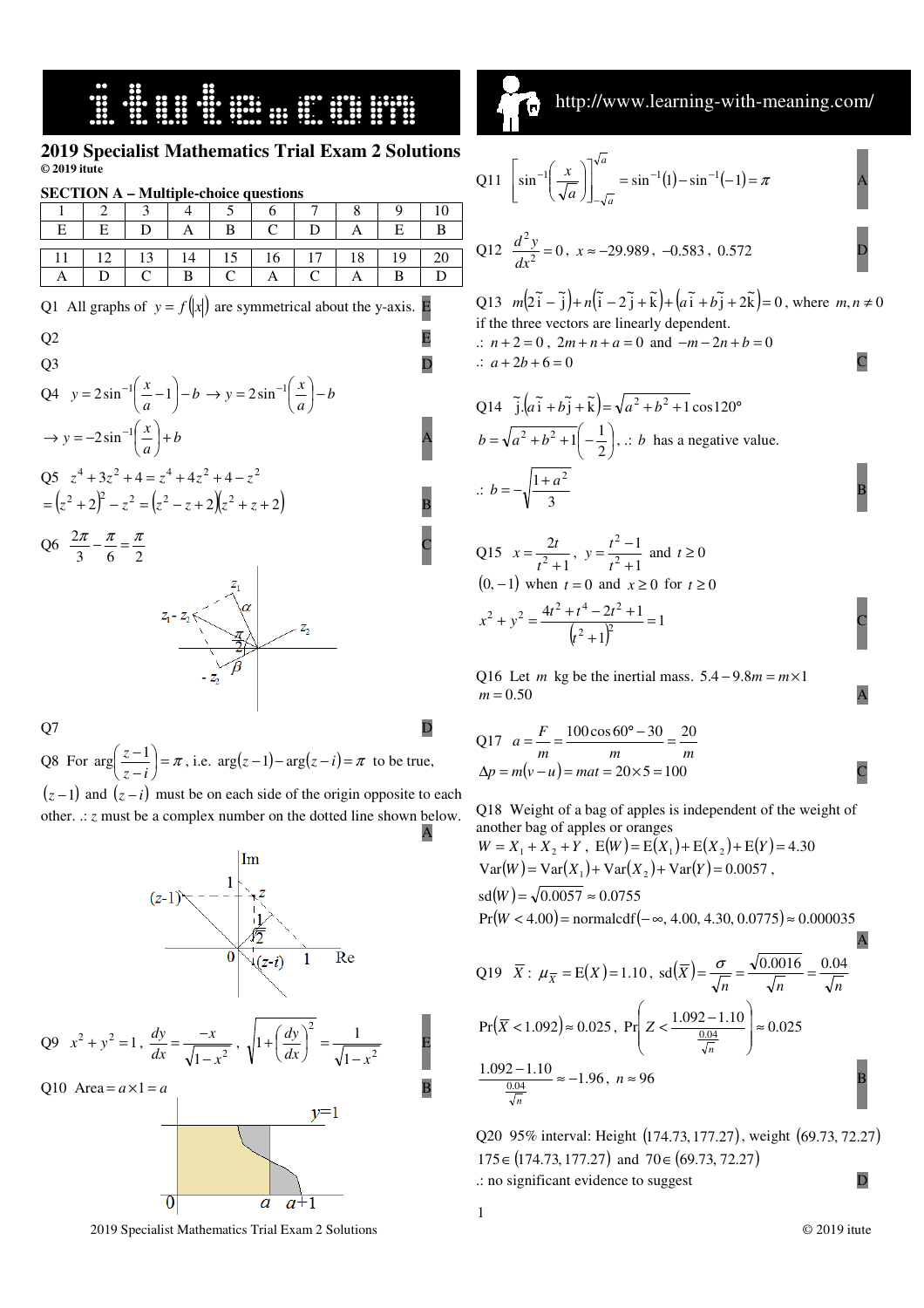### **HERRICH BELLEVILLE SERVICE**

#### **SECTION B**   $Q<sub>1</sub>$ a.  $\tilde{u} = \cos 45^\circ \tilde{i} + \cos 60^\circ \tilde{j} + \cos 120^\circ \tilde{k} = \frac{1}{2} (\sqrt{2} \tilde{i} + \tilde{j} - \tilde{k})$  $\tilde{u} = \cos 45^\circ \tilde{i} + \cos 60^\circ \tilde{j} + \cos 120^\circ \tilde{k} = \frac{1}{2} (\sqrt{2} \tilde{i} + \tilde{j}$ b. Let  $\tilde{v} = x_1 \tilde{i} + y_2 \tilde{j} + y_3 \tilde{k}$ ,  $x^2 + y^2 + y^2 = 1$ ,  $\tilde{v} \cdot \tilde{u} = \cos 60^\circ, \therefore \sqrt{2}x + y - y = 1$ , 2  $x = \frac{1}{\sqrt{2}}$ , .:  $2y^2 = \frac{1}{2}$  $2y^2 = \frac{1}{2}$  $\therefore$   $y = \pm \frac{1}{2}$  $y = \pm \frac{1}{2}, \therefore \ \tilde{v} = \frac{1}{2} \left( \sqrt{2} \tilde{i} - \tilde{j} - \tilde{k} \right) \text{ or } \frac{1}{2} \left( \sqrt{2} \tilde{i} + \tilde{j} + \tilde{k} \right)$  $\frac{1}{2}(\sqrt{2}\tilde{i} - \tilde{j} - \tilde{k})$  or  $\frac{1}{2}$  $\tilde{v} = \frac{1}{2} \left( \sqrt{2} \tilde{i} - \tilde{j} - \tilde{k} \right)$  or  $\frac{1}{2} \left( \sqrt{2} \tilde{i} + \tilde{j} + \tilde{k} \right)$

c.  $\tilde{u} + \tilde{v} = \sqrt{2} \tilde{i} + \tilde{j}$ ,  $\tilde{k}$  is a unit vector perpendicular to  $\tilde{u} + \tilde{v}$ . d.



e.  $\tilde{w} \cdot \tilde{u} = 0$  and  $\tilde{w} \cdot \tilde{v} = 0$  $\therefore \frac{1}{2} (\sqrt{2} p + q - r) = 0$  $\frac{1}{2}(\sqrt{2}p+q-r)=0$  and  $\frac{1}{2}(\sqrt{2}p+q+r)=0$  $\frac{1}{2}(\sqrt{2}p+q+r)$ = .: *r* = 0 and  $\sqrt{2} p + q = 0$  where  $p \in R \setminus \{0\}$  and  $q = -\sqrt{2} p$ Q2 a.



b. Let the required complex number be  $z = a + bi$ .



$$
\begin{aligned} \n\text{Arg}(a + bi + 3 - 4i) &= \text{Arg}(1 + i + 3 - 4i), \\ \n\text{Arg}(a + 3 + (b - 4)i) &= \text{Arg}(4 - 3i), \\ \n\therefore \quad \tan^{-1}\left(\frac{b - 4}{a + 3}\right) &= \tan^{-1}\left(\frac{-3}{4}\right) = \theta, \\ \n\therefore \quad \cos\theta = \frac{4}{5}, \quad \sin\theta = \frac{-3}{5} \\ \na &= -3 + c \cos\theta \quad \text{and} \quad b = 4 + c \sin\theta \n\end{aligned}
$$

2019 Specialist Mathematics Trial Exam 2 Solutions © 2019 itute

http://www.learning-with-meaning.com/ ĺв,

$$
z = \left(-3 + \frac{4c}{5}\right) + \left(4 - \frac{3c}{5}\right)i
$$
  
\nci. Arg $\left(-3 + 4i - m - ni\right) - \text{Arg}(1 + i - m - ni) = \frac{\pi}{2} \text{ or } -\frac{\pi}{2}$   
\ni.e.  $\tan^{-1}\left(\frac{4-n}{-3-m}\right) - \tan^{-1}\left(\frac{1-n}{1-m}\right) = \frac{\pi}{2} \text{ or } -\frac{\pi}{2}$   
\n
$$
\therefore \tan\left(\tan^{-1}\left(\frac{4-n}{-3-m}\right) - \tan^{-1}\left(\frac{1-n}{1-m}\right)\right) \text{ is undefined}
$$
  
\n
$$
\therefore \frac{\frac{4-n}{-3-m} \frac{1-n}{1-m}}{1 + \left(\frac{4-n}{-3-m}\right) \left(\frac{1-n}{1-m}\right)} \text{ is undefined}
$$
  
\n
$$
\therefore \frac{\frac{4-n}{-3-m} \frac{1-n}{1-m}}{1 + \left(\frac{4-n}{-3-m}\right) \left(\frac{1-n}{1-m}\right)} = 0
$$
  
\n
$$
\therefore (3 + m)(1 - m) = (4 - n)(1 - n)
$$
  
\ncii.  $c = 1$ ,  $|(m + ni) + (3 - 4i)| = 1$ ,  $\therefore (3 + m)^2 + (4 - n)^2 = 1$   
\nSolve  $(3 + m)(1 - m) = (4 - n)(1 - n)$  and  $(3 + m)^2 + (4 - n)^2 = 1$   
\n $m \approx -3.43$  and  $n \approx 3.01$  or  $m \approx -2.25$  and  $n \approx 4.66$   
\nciii.  $(3 + m)(1 - m) = (4 - n)(1 - n)$ ,  $\therefore 3 - 2m - m^2 = 4 - 5n + n^2$   
\n
$$
\therefore (m + 1)^2 + \left(n - \frac{5}{2}\right)^2 = \left(\frac{5}{2}\right)^2
$$
,  $\therefore z = m + ni \in \left\{z : |z + 1 - \frac{5}{2}i| = \frac{5}{2}\right\}$   
\nciv. The shaded triangle in the diagram below is the largest possible

haded triangle in the diagram below is the larg when the value of *c* varies and the angle is at  $\frac{\pi}{4}$  $\frac{\pi}{\cdot}$ .



Q3a. 
$$
\tilde{r}(t) = \left(\frac{\pi}{2} - \tan^{-1}t\right)\tilde{i} + \tan^{-1}t\tilde{j}
$$
  
\nInitial:  $t = 0$ ,  $\tilde{r} = \frac{\pi}{2}\tilde{i}$ , final:  $t \to \infty$ ,  $\tilde{r} \to \frac{\pi}{2}\tilde{j}$   
\nb.  $x = \frac{\pi}{2} - \tan^{-1}t$ ,  $y = \tan^{-1}t$ ,  $\therefore x + y = \frac{\pi}{2}$  where  $x \in \left(0, \frac{\pi}{2}\right)$   
\nc. Total distance  $\to \sqrt{\left(\frac{\pi}{2}\right)^2 + \left(\frac{\pi}{2}\right)^2} = \frac{\pi}{\sqrt{2}}$   
\nd.  $-\frac{1}{\sqrt{2}}\tilde{i} + \frac{1}{\sqrt{2}}\tilde{j}$   
\ne.  $\tilde{v} = -\frac{1}{1+t^2}\tilde{i} + \frac{1}{1+t^2}\tilde{j}$ , half-way:  $y = \tan^{-1}t = \frac{\pi}{4}$ ,  $t = 1$  and  
\n $\tilde{v} = -\frac{1}{2}\tilde{i} + \frac{1}{2}\tilde{j}$ , speed  $= \sqrt{\left(-\frac{1}{2}\right)^2 + \left(\frac{1}{2}\right)^2} = \frac{1}{\sqrt{2}}$